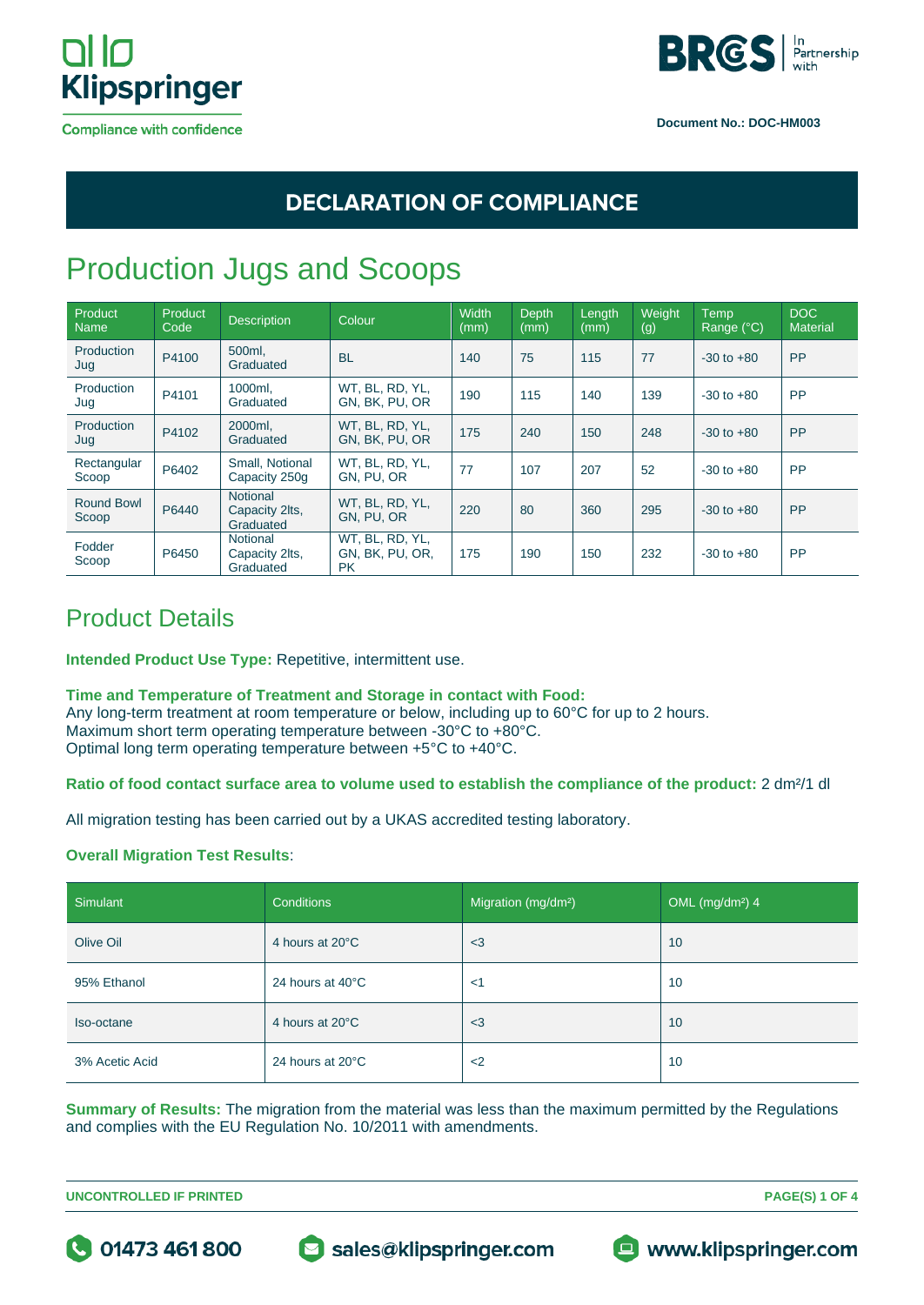

**Compliance with confidence** 



### Good Manufacturing Standards

All procedures regarding the manufacturing of these products, including raw material supply, storage, processing, quality control, testing and packing are in accordance, adhere to and are compliant with European Directive EU 2023/2006.

In respect of European Commission regulation # 2023/2006 of 22 December 2006 on good manufacturing practice for materials and articles intended to come into contact with food. This particular regulation refers specifically to EC regulation 1935/2004/EC in terms of materials. This is to confirm that the ingredients used to manufacture the products listed below and the way these materials are handled; the processes they are put through are all subject to the Quality Assurance system (IS09001 :2008) as approved by ISOQAR. As such this means we, and the products listed below meet the European Commission regulation # 2023/2006.

This is to confirm that this master batch is formulated and manufactured using materials of a synthetic origin using good manufacturing practices that meet European Commission regulation # 2023/2006.

There are no ingredients in the formulation of our hygiene PP material that is of animal origin. As such, this material should not pass on any Animal derived disease like BSE (Bovine Spongiform Encephalopathy) or other TSE (Transmissible Spongiform Encephalopathy).

We have to inform you that our hygiene material contains traces (1-10 ppm) of a phthalate, originated from the used catalyst system. These traces fully comply with the EC Directives 2005/84/EC and Commission Regulation (EU) 10/2011 and amendments.

We can also inform you that this material is not subject to Annex XIV (Authorisation) of Regulation (EC) No. 1907/2006 (also known as REACH), since the possible traces phthalate present in our material are either regarded as an impurity or are far below the threshold of 0.1% (1000 ppm) as mentioned in Article 56(6) (b) of REACH (see also our REACH declaration).

## Food Grade

Material Colours red, yellow, green, blue, white, purple, orange and black comply with the following regulations:

- **Regulation (EC) No. 1935/2004**
- **Commission Regulation (EC) No. 2023/2006**
- **Commission Regulation (EU) 10/2011 including amendments (EU) 2016 / 1416 & (EU) 2018 / 79**

**EU Regulation No.1935/2004:** Regarding materials and articles which, in their finished state, are intended for, or expected to come into direct contact with food. All product codes as listed above are covered by this regulation and are approved to be labelled as such or by using the 'Glass & Fork' symbol as illustrated below.

**EU Regulation No.10/2011 with amendments:** The material was tested in accordance with the requirements of the Plastic Materials and Articles in Contact with Food Commission Regulation (EU) No. 10/2011 following Methods BSEN 1186:2002. The Regulations require that no plastic material shall be capable of transferring its constituents to food with which it may come into contact in quantities exceeding the appropriate limit. For the material the appropriate limit is 10 mg/dm2.

We confirm that the material has been formulated and manufactured in accordance with the compositional requirements of the following food contact recommendations or regulations:

**UNCONTROLLED IF PRINTED PAGE(S) 2 OF 4**





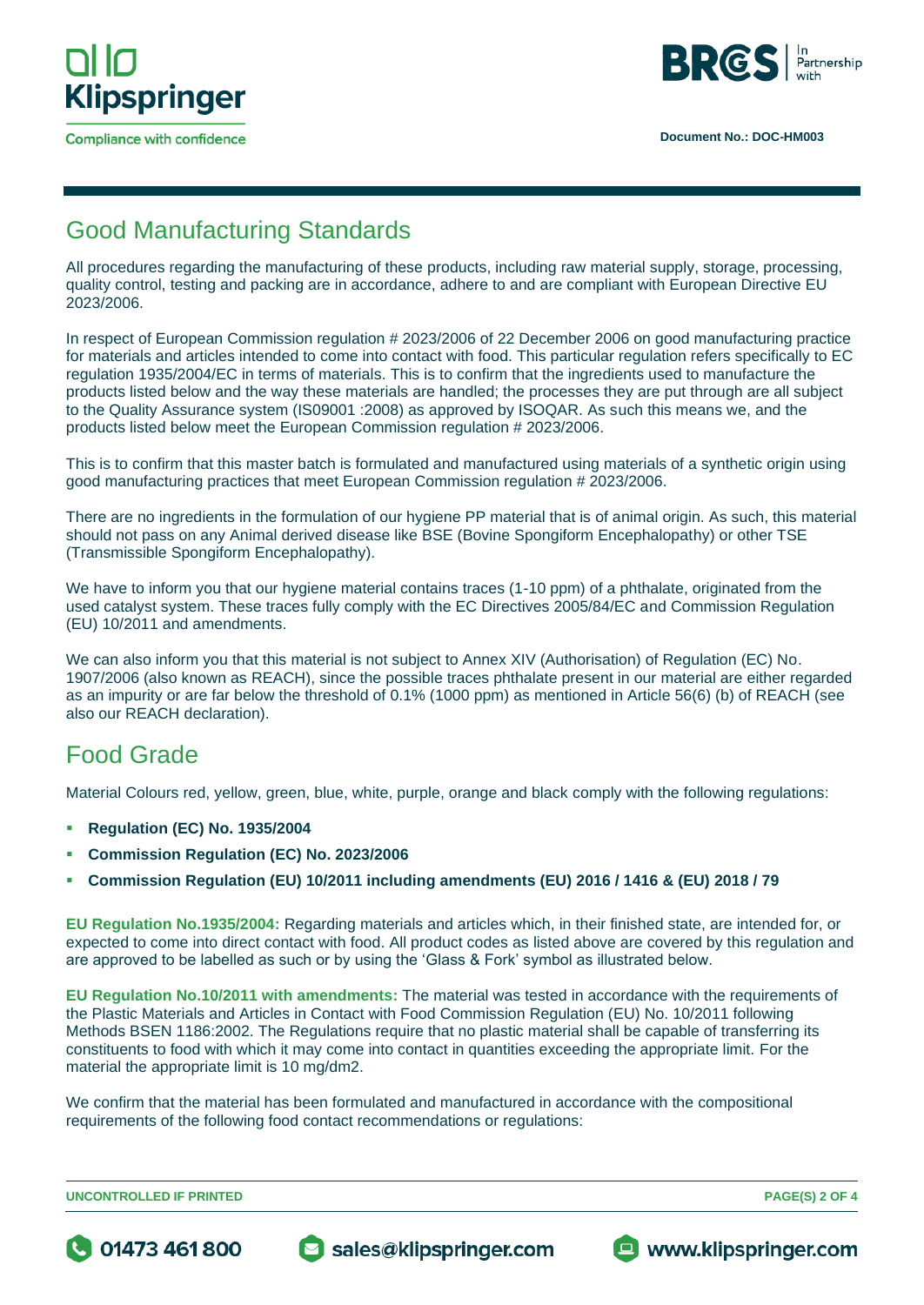

**Compliance with confidence** 



**EU:** Commission Regulation (EU) No. 10/2011 of January 14, 2011, effectively replacing EC Commission Directive 2002/72/EC of August 6, 2002, as amended. This material contains no monomers which are regulated with a specific migration limit. This material does not contain intentionally incorporated additives which are regulated with a specific migration limit. This material contains one or more intentionally added dual use additives which are subject to disclosure of adequate information as described in Annex VIa of Directive 2007/19/EC. The identity of

this/these substance(s) can be disclosed for testing purposes upon special request and under maintaining secrecy. This material has been manufactured in accordance with the relevant requirements of Commission Regulation EC No. 2023/2006 on good manufacturing practice for materials and articles intended to come into contact with food.

### Biphenyl Declaration

According to the recipe in the production of SABIC® PP 83MF10 00900 the following substances as such are not intentionally used or added: the heavy metals cadmium, lead, chromium (VI) and mercury (brominated) flame retardants polybrominated biphenyls (PBB's) and -diphenyl ethers (PBDE's).

It is therefore our opinion that:

- **Since this material does not contain a brominated flame retardant, this material is therefore not subject to the selective waste requirements of Annex II of the EC Council Directive 2002/96/EC on the waste of electrical and electronic equipment (WEEE).**
- **This material complies with the requirements for 'heavy metals' according to the EC Council Directive 94/62/EC (and amendments) and 2000/53/EC (and amendments).**
- **This material complies with the requirements for polybrominated biphenyls (PBB's) and - diphenyl ethers (PBDE's), such as they are regulated in EC Council Directive 2002/95/EC on the Restriction of the use of certain Hazardous Substances in electrical and electronic equipment (RoHS).**
- **This material complies with the requirements for octa- and pentabromodiphenylether according to EC Council Directive 2003/11/EC on the restriction on the marketing and use of certain dangerous substances and preparations (octabromodiphenylether and pentabromodiphenylether).**

The absence has not been checked by tests.

**Bisphenol A:** The material of these products is not intentionally manufactured or formulated with 4,4'-Bisphenol A (BPA), CAS # 80-05-7, EC # 201-245-8 and is compliant with (EU) 2018/2013. Polymers made from Bisphenol-A monomer may be processed by our vendor's company facilities.

**Cleaning and Aftercare:** Utensils should be cleaned with non-abrasives before initial use, and after use. Not suitable for autoclaving. Items should be checked regularly for wear and tear and removed when no longer suitable for use.

*This certificate was prepared on behalf of Klipspringer Ltd and the information included is to the best of our knowledge correct at the time of writing. Klipspringer offers the information within this document as a guide only, they do not represent any guarantee of the prescribed products in the sense of the legal guarantee regulations. It is the responsibility of the end user to ensure the items purchased are suitable for the intended application.* 

**UNCONTROLLED IF PRINTED PAGE(S) 3 OF 4**